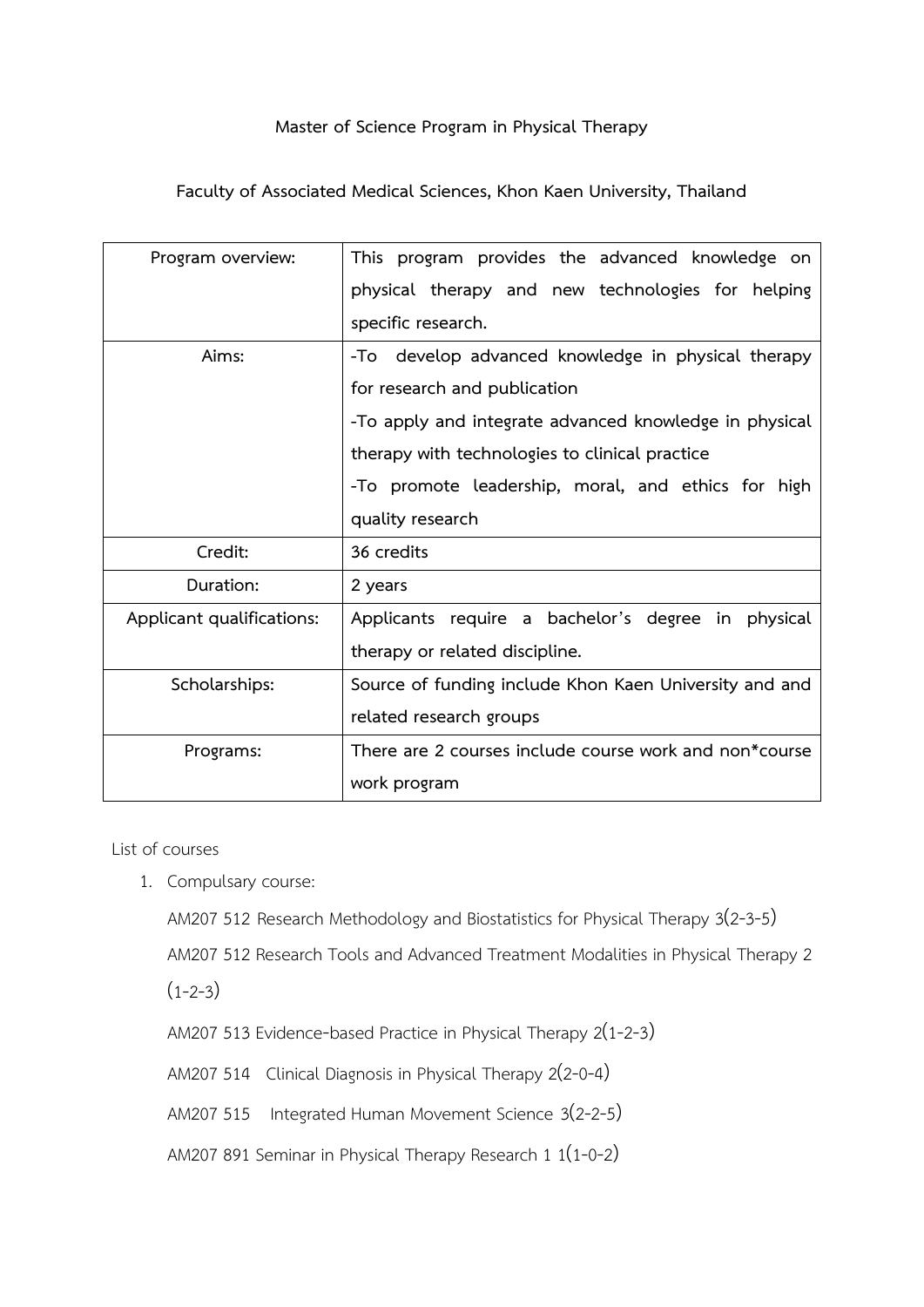AM207 892 Seminar in Physical Therapy Research 2 1(1-0-2)

2. Elective course

2.1 Elective course in musculoskeletal system

AM207 121 Professional Skill in Manipulative Therapy 3(2-2-5)

AM207 122 Advanced Clinical Practicum in Physical Therapy for Musculoskeletal

### Disorders 2(0-10-5)

AM207 123 Integrated Management in Musculoskeletal Disorders 3(3-0-6)

AM207 124 Clinical Reasoning of Musculoskeletal Disorders in Relation to Manual

Assessment and Treatment 3(2-2-5)

AM217 124 Advanced management in musculoskeletal disorders 3(2-3-5)

2.2 Elective course in Nervous system

AM207 221 Gait and Postural Control 3(3-0-6)

AM207 222 Advanced Clinical Practicum in Physical Therapy for Neurological Pediatric

### 2(0-10-5)

AM217 223 Physical therapy for neurorehabilitation 3(2-3-5)

2.3 Elective course in Chest physical therapy

AM207 321 Advanced Physical Therapy in Respiratory and Circulatory Systems

 $3(2 - 2 - 5)$ 

2.4 Elective course in Pediatrics

AM217 421 Early intervention & advanced physical therapy for neuro-pediatric 3(2-3-5)

2.4 Elective in Community

AM207 523 Advanced Community Physical Therapy 3(1-4-4)

2.5 Elective course in General subjects

AM207 521 Pain Management for Physical Therapy 3(3-0-6)

AM207 522 Teaching in Physical Therapy 3(2-2-5)

AM207 524 Therapeutic Thai Massage 2(1-2-3)

AM217 526 Therapeutic Thai massage for musculoskeletal disorders 3(2-3-5)

3. Thesis

AM207 898 Thesis 36 credits for non-course work program

AM207 899 Thesis 16 credits for course work program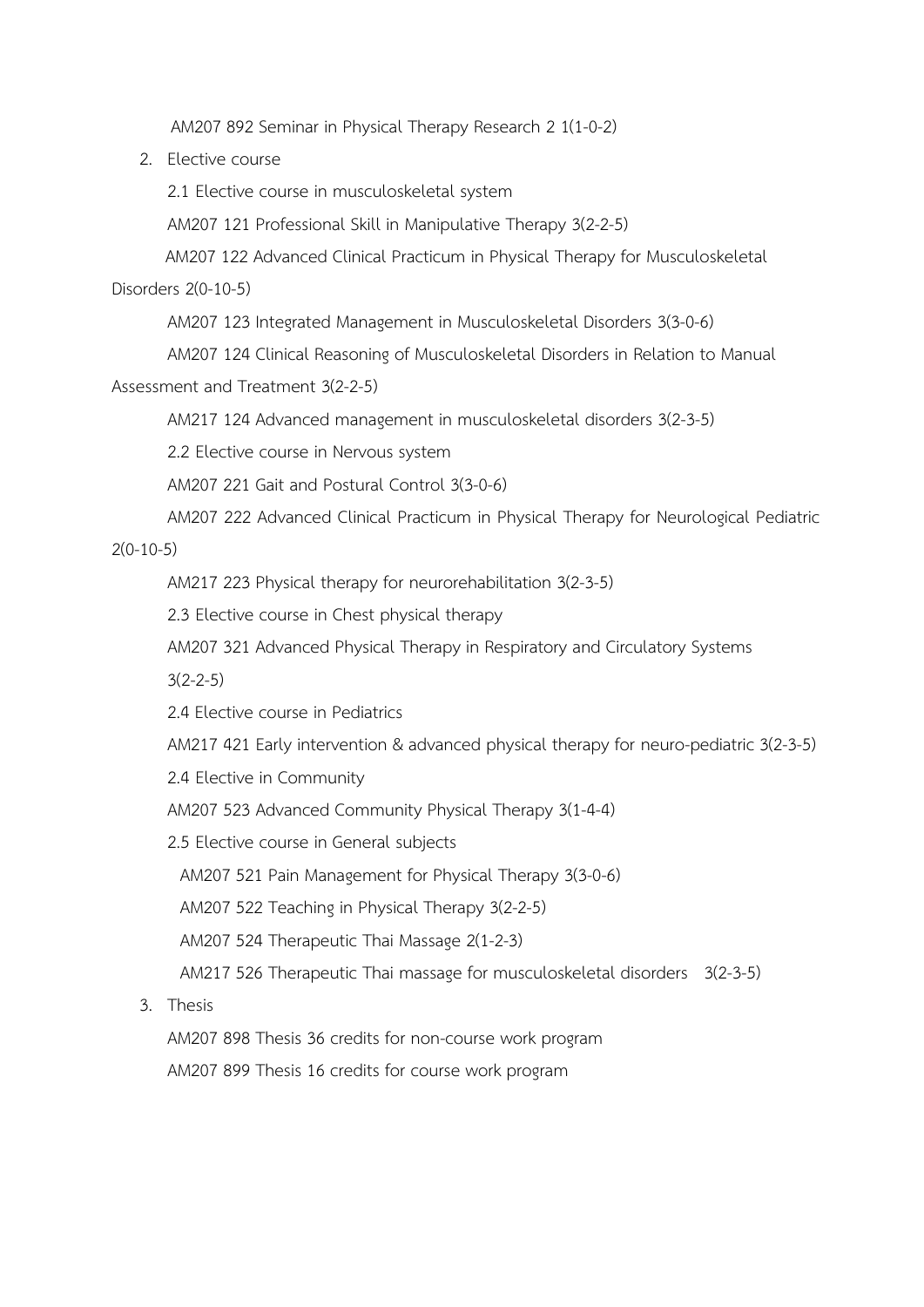**Study Plan**

|           | subject                                     | Non-course | Corse         |
|-----------|---------------------------------------------|------------|---------------|
| Course    |                                             | work       | work          |
| code      |                                             | credit     | credit        |
| AM207 511 | Research Methodology and Biostatistics for  |            | 3             |
|           | Physical Therapy                            |            |               |
| AM207 512 | Research Tools and Advanced Treatment       |            | 2             |
|           | Modalities in Physical Therapy              |            |               |
| AM207 513 | Evidence-based Practice in Physical Therapy |            | $\mathcal{P}$ |
| AM207 515 | Integrated Human Movement Science           |            | 3             |
| AM207 891 | Seminar in Physical Therapy Research 1      | 1          |               |
| AM207 898 | Thesis                                      | 9          |               |
| XXX XXX   | Elective                                    |            |               |
|           | Total credits registered                    | 9          | 10            |
|           | Cumulative credits                          | 9          | 10            |

# **Year 1/ Semester 1**

### **Year 2/ Semester 2**

| Course code | subject                                | Non-course work Corse work |                |
|-------------|----------------------------------------|----------------------------|----------------|
|             |                                        | credit                     | credit         |
| AM207 514   | Clinical Diagnosis in Physical Therapy |                            | $\overline{2}$ |
| AM207 891   | Seminar in Physical Therapy Research 1 |                            |                |
| AM207 892   | Seminar in Physical Therapy Research 2 |                            |                |
|             |                                        |                            |                |
| AM207898    | Thesis                                 | 9                          |                |
|             |                                        |                            |                |
| AM207899    | Thesis                                 |                            | 4              |
| XXX XXX     | Elective                               |                            | 3              |
|             | Total credits registered               | 9                          | 10             |
|             | Cumulative credits                     | 18                         | 20             |